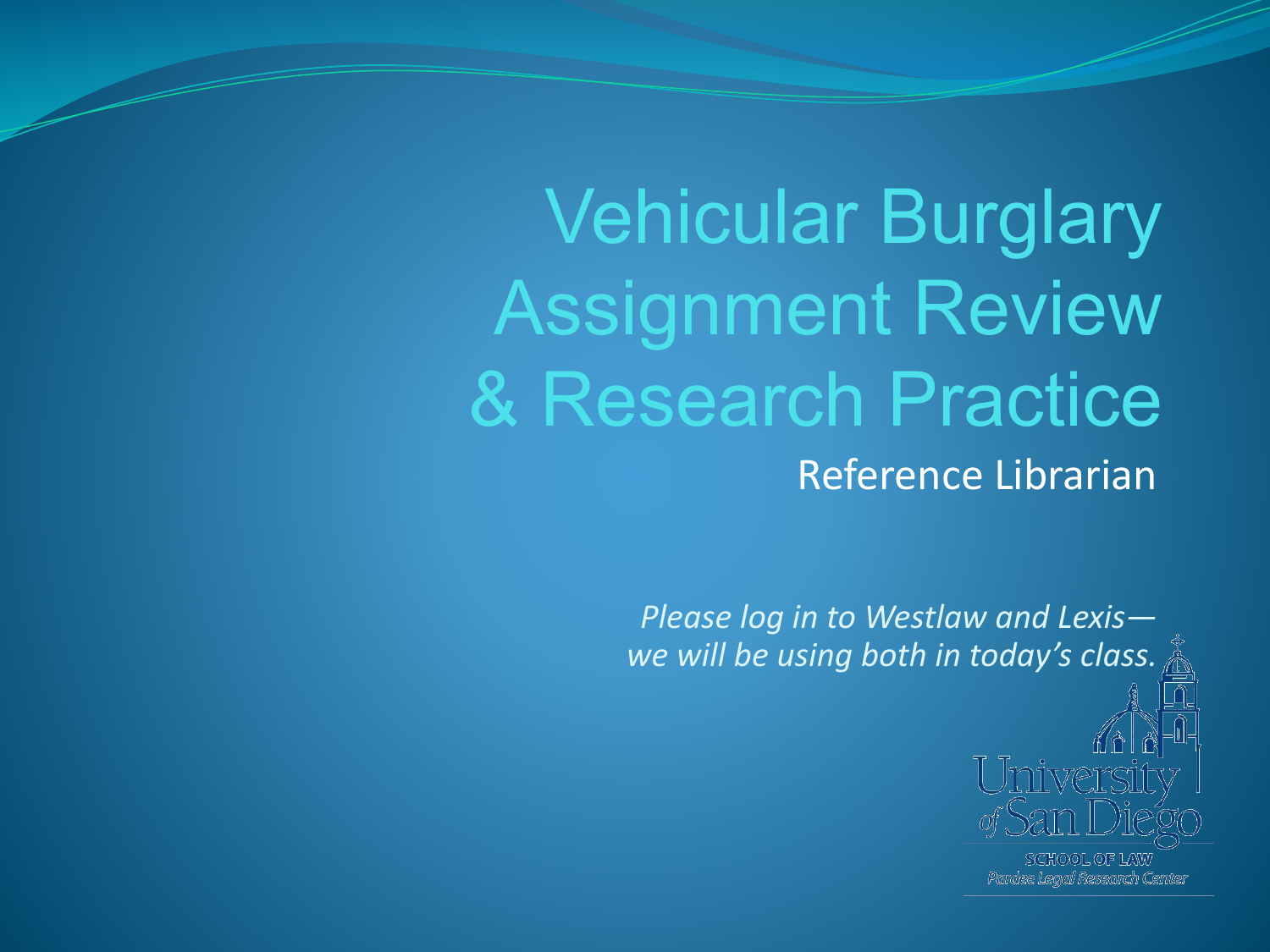# The Assignment

Local celebrity "Smash" Grabberson has been trying to make a name for himself as a rising social media star. A few weeks ago he was walking down Garnet Ave. in Pacific Beach, recording a live video on Instagram. He saw a parked car with its windows rolled down two inches and a brand new iPhone 13 in a box in the passenger seat. Knowing that he could resell the phone for a pretty penny, and that an act of mischief would resonate with his adoring fans, Smash decided to "do it for the 'gram" and shattered the passenger window. He reached in, took the iPhone, and went on his way. A law-abiding viewer notified the police, and Smash was promptly arrested.

**We're charging Smash with vehicular burglary. Can we prove that the car was locked to meet the requirements of California Penal Code §459?**

#### *[Lexis](https://plus.lexis.com/); [Westlaw](https://1.next.westlaw.com/)*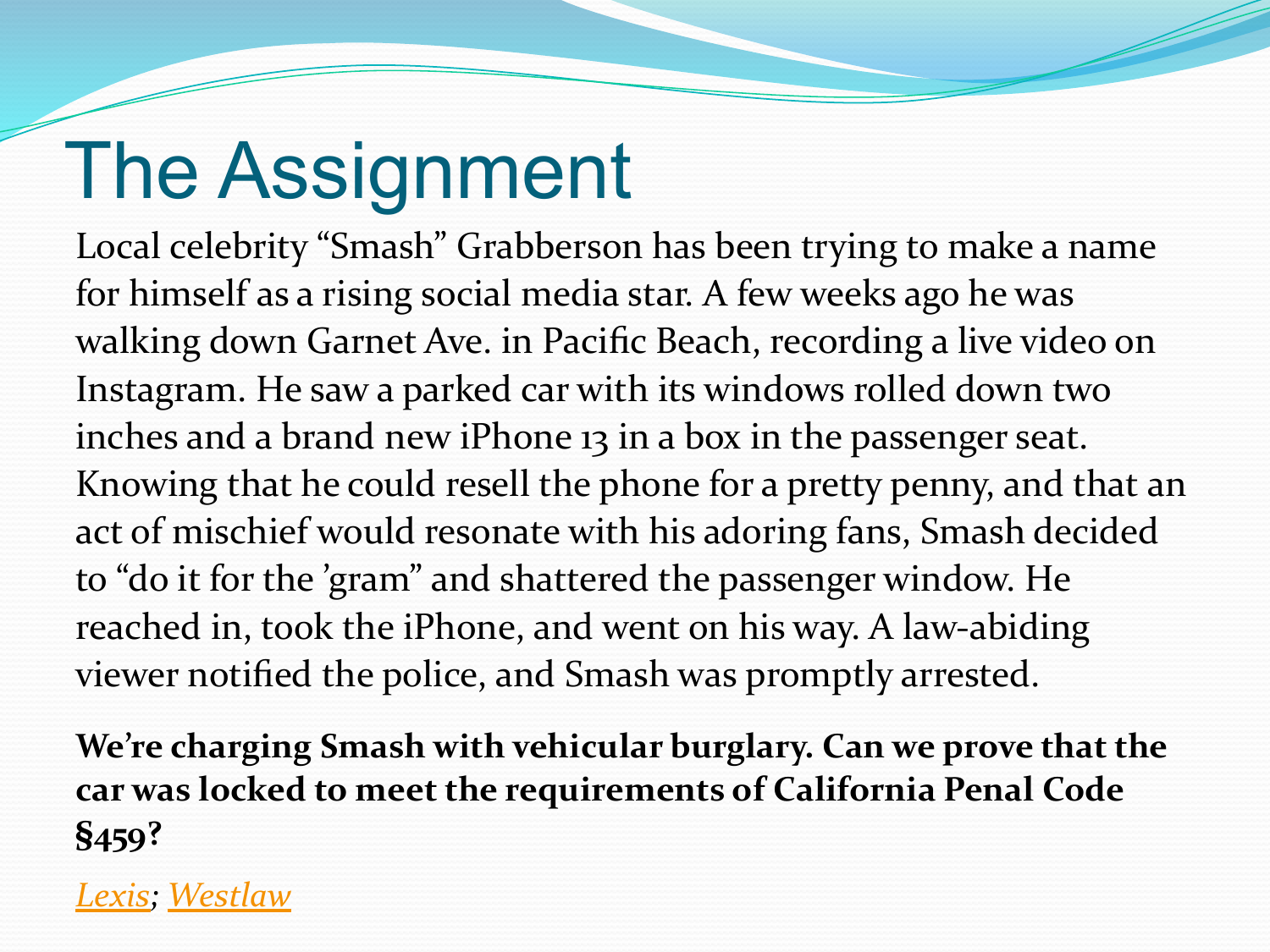## Exercise 1

You work for a firm that specializes in representing startups. One of your clients wants to be the next Uber and is developing a ride-hailing app that will capture users' GPS location data that it plans to launch by the end of 2021. The company has been developing the app to comply with existing California law governing a business's obligation to inform consumers that it is collecting and using their personal information but is concerned about changes to the law that were approved in a recent ballot initiative.

**Your supervising attorney has asked you to locate both the current statute and the new statute for comparison and to find out when the new statute will become operative.**

*Use [Lexis](https://plus.lexis.com/) or [Westlaw.](https://1.next.westlaw.com/)*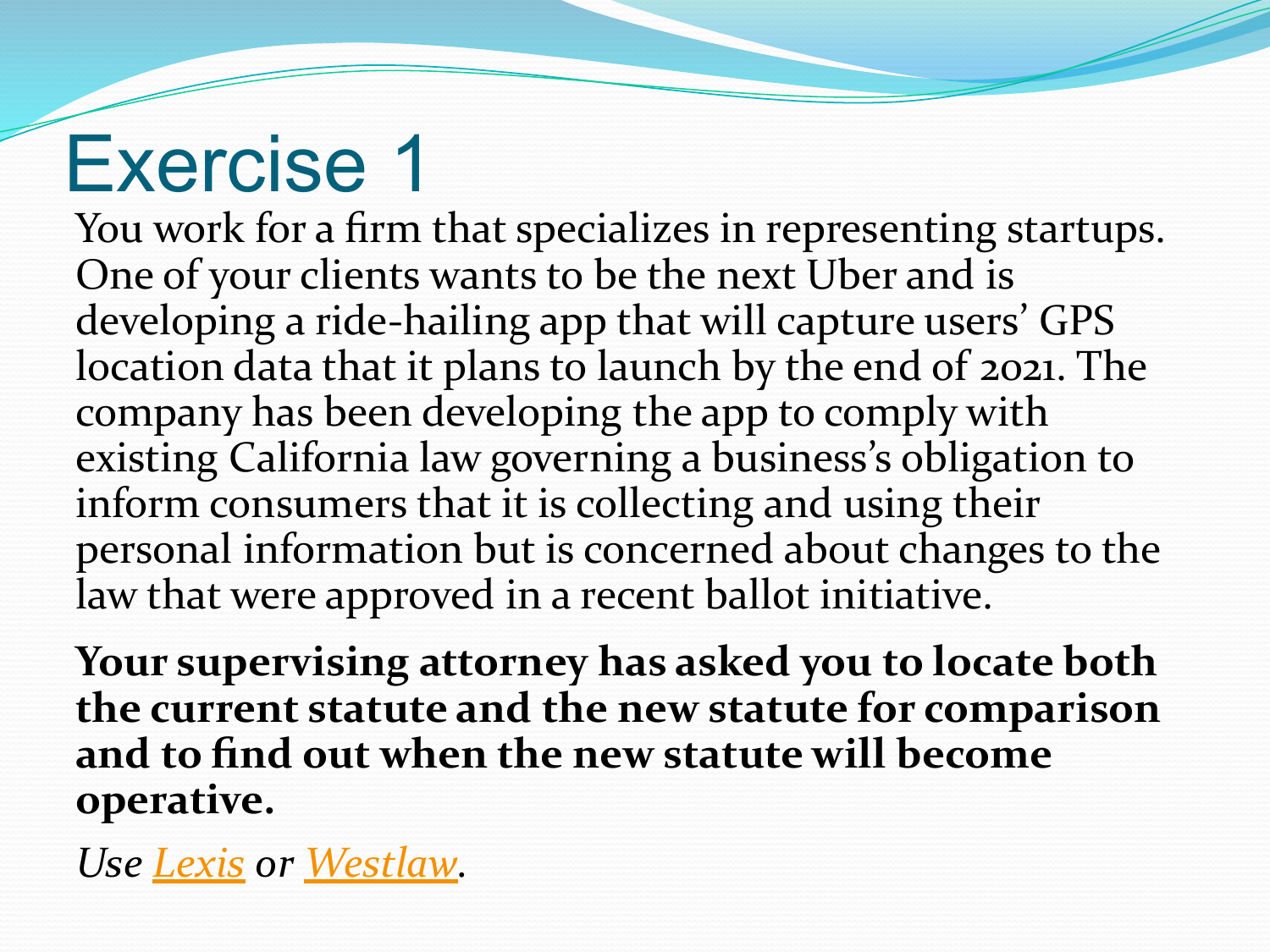| :                                                                                                                                                                                                                                                                             | Lexis+                   | Run New Search Q            |                                   | Client: - None-                                                                                     | <b>Folders</b>                                                                                                                                  |
|-------------------------------------------------------------------------------------------------------------------------------------------------------------------------------------------------------------------------------------------------------------------------------|--------------------------|-----------------------------|-----------------------------------|-----------------------------------------------------------------------------------------------------|-------------------------------------------------------------------------------------------------------------------------------------------------|
|                                                                                                                                                                                                                                                                               |                          | Cal Civ Code § 1798.100     |                                   |                                                                                                     |                                                                                                                                                 |
|                                                                                                                                                                                                                                                                               |                          | <sup>th</sup> Copy Citation |                                   |                                                                                                     |                                                                                                                                                 |
| Deering's California Codes are current through Chapter 1-100, 102, 103, 105-112, 114, 115,<br>117-123, 125-142, 145-160, 164, 173, 174, 177, 180-184, 276, 294, and 307 of the 2021<br>Regular Session, including all urgency legislation effective July 22, 2021 or earlier. |                          |                             |                                   |                                                                                                     |                                                                                                                                                 |
|                                                                                                                                                                                                                                                                               | $\triangleright$ Heading |                             |                                   | <b>THOMSON REUTERS</b><br>WESTLAW EDGE -                                                            |                                                                                                                                                 |
|                                                                                                                                                                                                                                                                               |                          |                             |                                   | $\equiv$ < $\frac{1}{2}$ > $\equiv$ < 3 of 475 results > < $\rightarrow$ Hide all highlights $\sim$ |                                                                                                                                                 |
| <b>Notice</b>                                                                                                                                                                                                                                                                 |                          |                             | West's Annotated California Codes |                                                                                                     |                                                                                                                                                 |
| $\blacktriangleright$ This section has more than one version with varying effective dates.                                                                                                                                                                                    |                          |                             |                                   |                                                                                                     |                                                                                                                                                 |
|                                                                                                                                                                                                                                                                               |                          |                             |                                   |                                                                                                     | § 1798.100. Consumer rights regarding personal information collection by<br>businesses; disclosure; information requests; retention of personal |
|                                                                                                                                                                                                                                                                               |                          |                             |                                   |                                                                                                     |                                                                                                                                                 |

⚫ California Consumer Privacy Act of 2018, Cal. Civ. Code §§ 1798.100 – 1798.199.100. ⚫ Effective until December 31, 2022.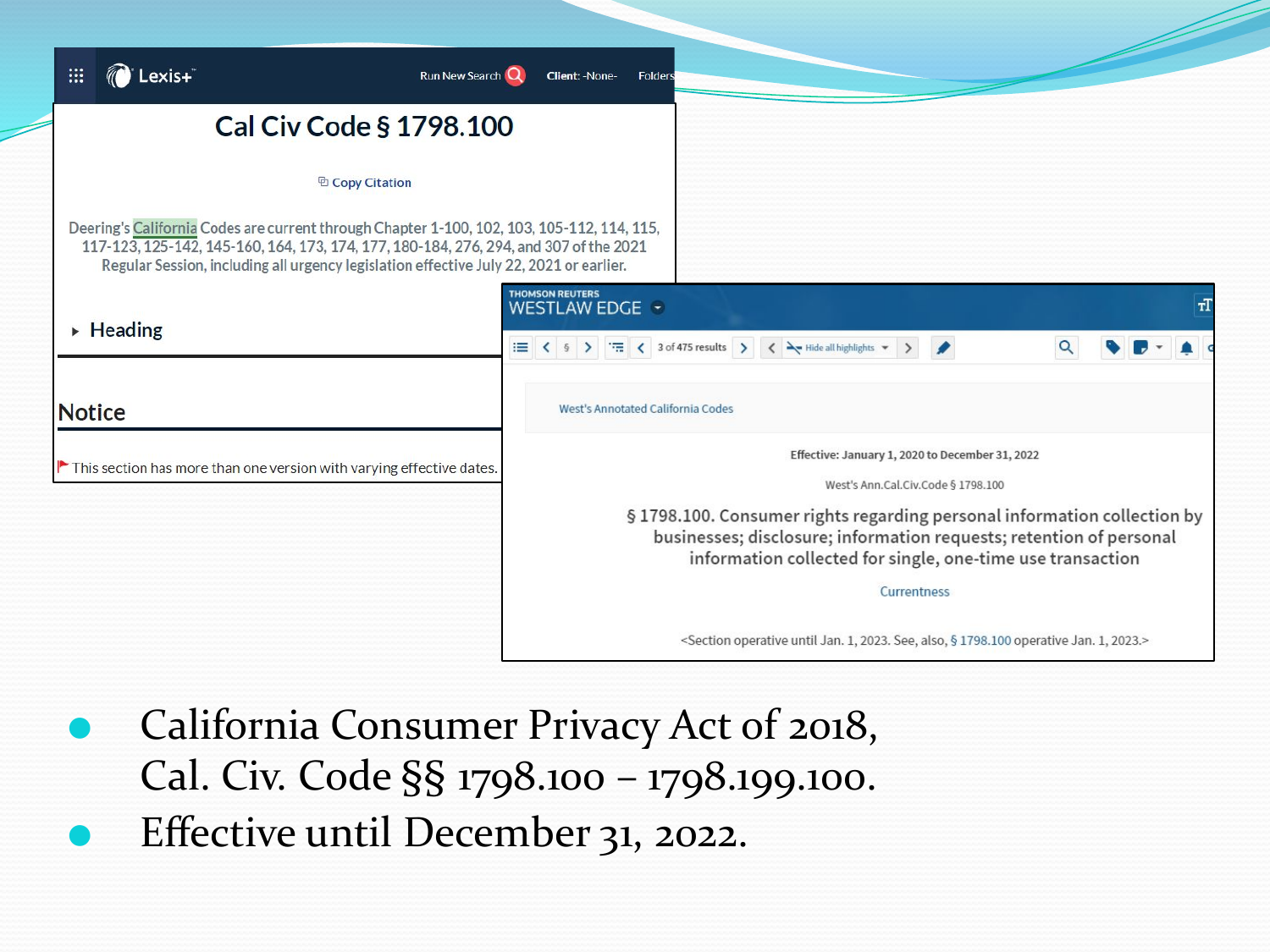| C Lexis+<br><b>III</b>                                                                                                                                                                                                                                                                                                       |                                                                                                                                                                | Run New Search Q<br>Client: - None-<br>Folders<br>History<br>Hel                                                                                                                                                                                                                                                                                                                                                                                                                                                                                                                                         |
|------------------------------------------------------------------------------------------------------------------------------------------------------------------------------------------------------------------------------------------------------------------------------------------------------------------------------|----------------------------------------------------------------------------------------------------------------------------------------------------------------|----------------------------------------------------------------------------------------------------------------------------------------------------------------------------------------------------------------------------------------------------------------------------------------------------------------------------------------------------------------------------------------------------------------------------------------------------------------------------------------------------------------------------------------------------------------------------------------------------------|
| <b>O</b> Cal Civ Code § 1798.110 2                                                                                                                                                                                                                                                                                           | <b>Citing Decisions 2</b><br>Document                                                                                                                          | A<br>$\ominus$<br>$\triangleright$<br>Other Citing Sources 25<br>History                                                                                                                                                                                                                                                                                                                                                                                                                                                                                                                                 |
| <b>View full table of contents</b>                                                                                                                                                                                                                                                                                           |                                                                                                                                                                | <b>Cal Civ Code § 1798.110</b>                                                                                                                                                                                                                                                                                                                                                                                                                                                                                                                                                                           |
| Deering's California Codes<br>Annotated                                                                                                                                                                                                                                                                                      |                                                                                                                                                                | <b>THOMSON REUTERS</b><br><b>Folders Favorites Notifications</b><br>LARRIN<br><b>History</b><br>-2<br>Sign out                                                                                                                                                                                                                                                                                                                                                                                                                                                                                           |
| Title 1.81.5 California<br>Consumer Privacy Act of 2018                                                                                                                                                                                                                                                                      | Contents                                                                                                                                                       | WESTLAW EDGE -<br>Search Tips ><br>٥<br>California<br>₹<br>Enter terms, citations, databases, questions, anything<br>All content<br>Advanced >                                                                                                                                                                                                                                                                                                                                                                                                                                                           |
| § 1798.100. Notice and<br>disclosure of personal<br>information collected; Single<br>transaction exception [Effective<br>until January 1, 2023]                                                                                                                                                                              | Deering's California Codes are cui<br>$\overline{\sigma}$<br>115, 117-123, 125-142, 145-160,<br>2021 Regular Session, including al                             | Link Results (2)                                                                                                                                                                                                                                                                                                                                                                                                                                                                                                                                                                                         |
| § 1798.100. Notice and<br>disclosure of personal                                                                                                                                                                                                                                                                             | • Heading                                                                                                                                                      | $1 - 2$<br>$\checkmark$                                                                                                                                                                                                                                                                                                                                                                                                                                                                                                                                                                                  |
| information collected<br>[Operative January 1, 2023]<br>§ 1798.105. Deletion of<br>personal information collected;<br><b>Exceptions [Effective until</b><br>January 1, 2023]<br>§ 1798.105. Deletion of<br>personal information collected;<br><b>Exceptions [Operative January</b><br>1, 2023<br>§ 1798.106 Right to correct | Deering's California Codes Ar<br>CIVIL CODE (§§ 1 - 7021<br><b>Division 3 Obligations</b><br>Part 4 Obligations.<br><b>Title 1.81.5 Cali</b><br>$-1798.199.10$ | Select all items · No items selected<br>§ 1798.100. Consumer rights regarding personal information collection by businesses; disclosure;<br>□<br>GY<br>information requests; retention of personal information collected for single, one-time use transaction<br>CA CIVIL § 1798.100 - Effective: January 1, 2020 to December 31, 2022 - West's Annotated California Codes<br>West's Annotated California Codes<br>Civil Code<br><b>Ø Division 3. Obligations</b><br><b>M</b> Part 4. Obligations Arising from Particular Transactions<br><b>M</b> Title 1.81.5. California Consumer Privacy Act of 2018 |
| inaccurate personal information<br>[Operative January 1, 2023]                                                                                                                                                                                                                                                               | <b>Notice</b>                                                                                                                                                  | § 1798.100. General Duties of Businesses that Collect Personal Information [FN 1]<br>0<br>CA CIVIL § 1798.100 - Effective: January 1, 2023 - West's Annotated California Codes                                                                                                                                                                                                                                                                                                                                                                                                                           |
| § 1798.110. Disclosure<br>requirements [Effective until<br>January 1, 2023]<br>§ 1798.110. Disclosure                                                                                                                                                                                                                        | $\blacktriangleright$ This section has more than one v                                                                                                         | West's Annotated California Codes<br>Civil Code<br><b>Ø Division 3. Obligations</b>                                                                                                                                                                                                                                                                                                                                                                                                                                                                                                                      |
| requirements [Operative<br>January 1, 2023]                                                                                                                                                                                                                                                                                  |                                                                                                                                                                | <b>Ø Part 4. Obligations Arising from Particular Transactions</b><br>M Title 1.81.5. California Consumer Privacy Act of 2018                                                                                                                                                                                                                                                                                                                                                                                                                                                                             |

⚫ Amended by Prop 24 (passed Nov, 2020). ⚫ Operative January 1, 2023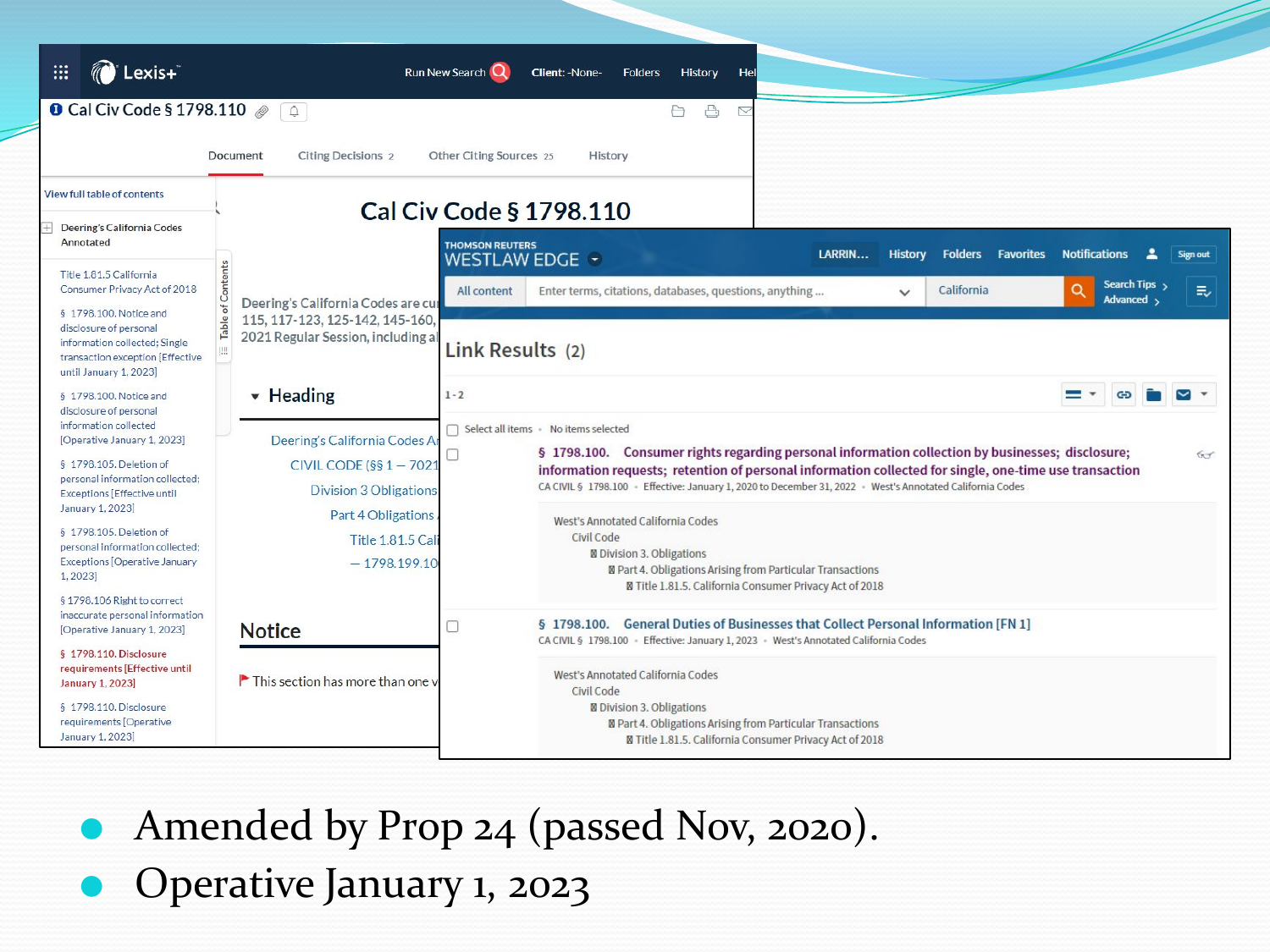### Exercise 2

First year law student John discovered that a member of his study group, Tamicka, did better than him on their civ pro midterm. John became obsessed with getting a higher class rank than Tamicka at the end of their 1L year. When Tamicka wouldn't tell him about her grades after finals in the fall, John submitted a request to the registrar for a transcript and signed it in Tamicka's name. The administration caught John and wants to know whether they should report him to the police for committing forgery under California Penal Code section 470.

**Are there any cases discussing whether a falsifying a request for a transcript can be forgery in California and if so, are those cases still good law?**

*Use [Lexis](https://plus.lexis.com/) or [Westlaw.](https://1.next.westlaw.com/)*